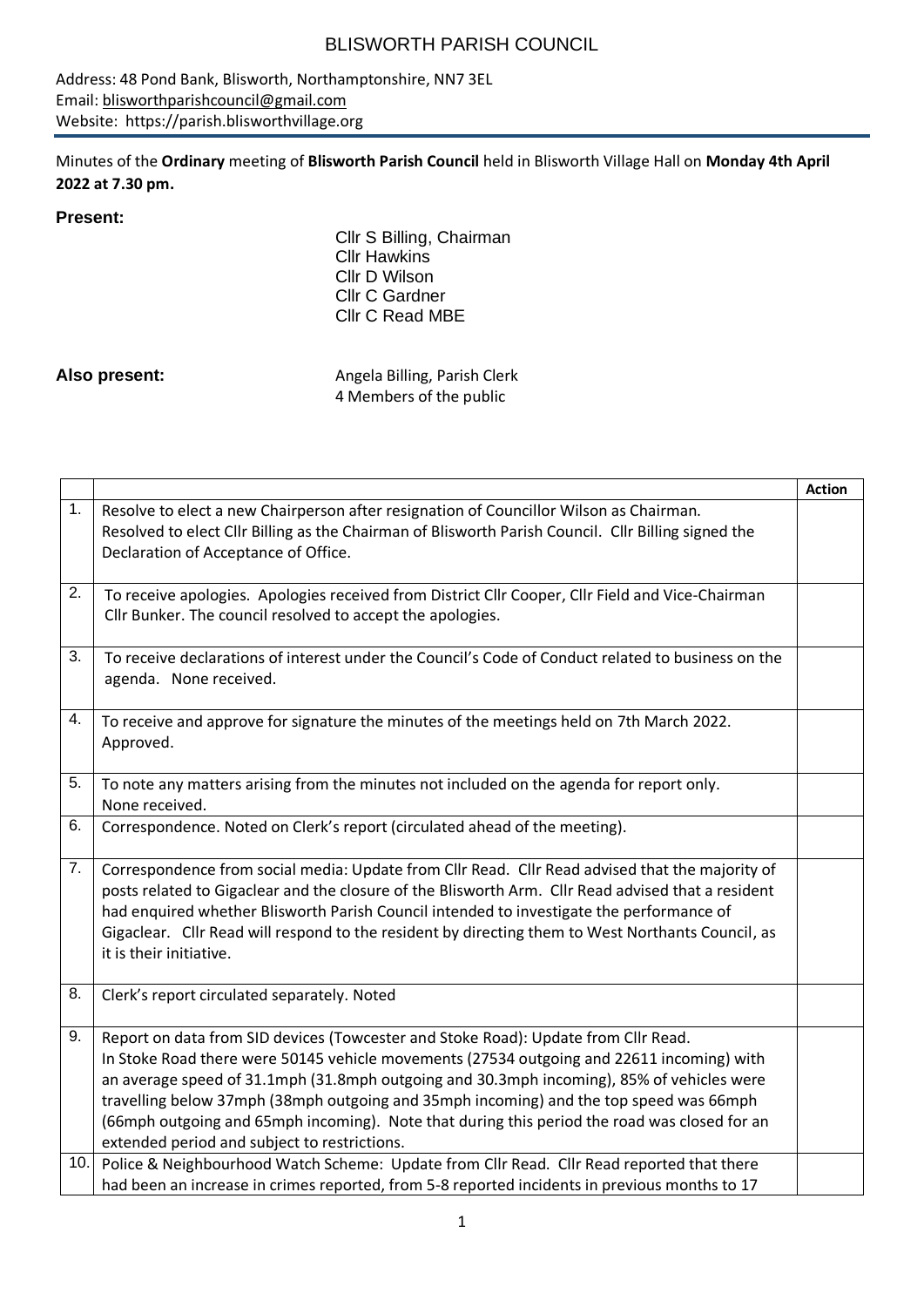|     | crimes reported in February 2022. Unfortunately there had also been an increase in crimes<br>relating to anti-social behaviour.                                                                                                                                                                                                                                                                                                                                                                                                                                                            |                |
|-----|--------------------------------------------------------------------------------------------------------------------------------------------------------------------------------------------------------------------------------------------------------------------------------------------------------------------------------------------------------------------------------------------------------------------------------------------------------------------------------------------------------------------------------------------------------------------------------------------|----------------|
| 11. | Resolve to confirm permanent position of new clerk, following satisfactory completion of 3-month<br>probationary period. Agreed                                                                                                                                                                                                                                                                                                                                                                                                                                                            |                |
| 12. | Gateway Grant - Update Cllr Wilson. Cllr Wilson reported that he would be attending the SEGRO<br>Community Liaison Group meeting and would ask about the war memorial (in response to<br>concerns raised by a member of public) and the Courteenhall and A508 junction but also make the<br>broad point that, as the development continues and the scale becomes evident, residents are<br>becoming more concerned about the effects on the environment and traffic.                                                                                                                       | Cllr<br>Wilson |
| 13. | Finance & Administration                                                                                                                                                                                                                                                                                                                                                                                                                                                                                                                                                                   |                |
|     | a. Banking Issues:<br>i. Bank Mandates. NatWest confirmed that the mandate requests have not been<br>completed. NatWest have stated that they will try to expedite the mandate<br>requests and assign us advisor so that that we have one point of contact<br>rather than speaking to different members of Business NatWest. Clerk to<br>continue to seek a resolution.                                                                                                                                                                                                                    | Clerk          |
|     | Bank reconciliation as of 21 March 2022 circulated separately prior to<br>ii.<br>meeting. Bank reconciliation as of 21 March 2022 checked by Vice-Chairman<br>Cllr Bunker and signed by the Chairman.                                                                                                                                                                                                                                                                                                                                                                                      |                |
|     | Original cheque 002901 for ACRE for £35.00 authorised at 07/03/2022<br>iii.<br>meeting not received by ACRE (lost in post). Stop on cheque no: 002901<br>processed at NatWest. Resolve to resubmit a new cheque for £35.00 to ACRE.<br>Agreed.                                                                                                                                                                                                                                                                                                                                             | Clerk          |
|     | b. To note checks between Payment Lists against Minutes and Bank statements. Report<br>circulated separately. Update from Clerk. Resolved to agree the changes on the<br>amended Payment Lists. Resolved to authorise payment to N+P Garden Services for<br>Invoice 3703 £689 & Invoice 3725 £684 as £1,373.00 (228.00 VAT) - April 2021.<br>Resolved to authorise payment to Alan North for £124.00 for R&A Invoice 09 for<br>£62.00 and Invoice 10 for £62.00 - Aug 2021. Resolved to authorise payment to N&P<br>Garden Services for Invoice 3900 as £1464.00 (£244.00 VAT) - Oct 2021. | Clerk          |
|     | To note receipts and approve the following payments and any others that arrive after<br>c.<br>publication of the agenda: It was noted that we had received £198.44 from Blisworth<br>Scouts and £595.32 from the Blisworth Football Club as their share of the water bill for<br>2021/22.                                                                                                                                                                                                                                                                                                  |                |
|     | It was noted that two invoices had been received after the publication of the agenda.<br>d.<br>i. C Dunkley - £340.00 for the installation of a sub-meter at the Blisworth Scout<br>Community Hall and a sub-meter at Blisworth Football Club.<br>ii. J Woodhouse - £18.33 for materials for the Queen's Jubilee Celebrations. Cllr<br>Gardner reported that Mr Woodhouse had created an amazing throne for the<br>Queen's Jubilee celebrations.                                                                                                                                           |                |
|     | e. Cllr Wilson enquired if the WNC Grass Mowing Grant of £771.88 was a monthly grant<br>to cover the cost of grass cutting around the village for the year. The Clerk explained<br>that that the £771.88 is a one-off grant for the whole year. Cllr Wilson pointed out<br>that the sum of £771.88 only covers just over one month's grass cutting around the<br>village.                                                                                                                                                                                                                  |                |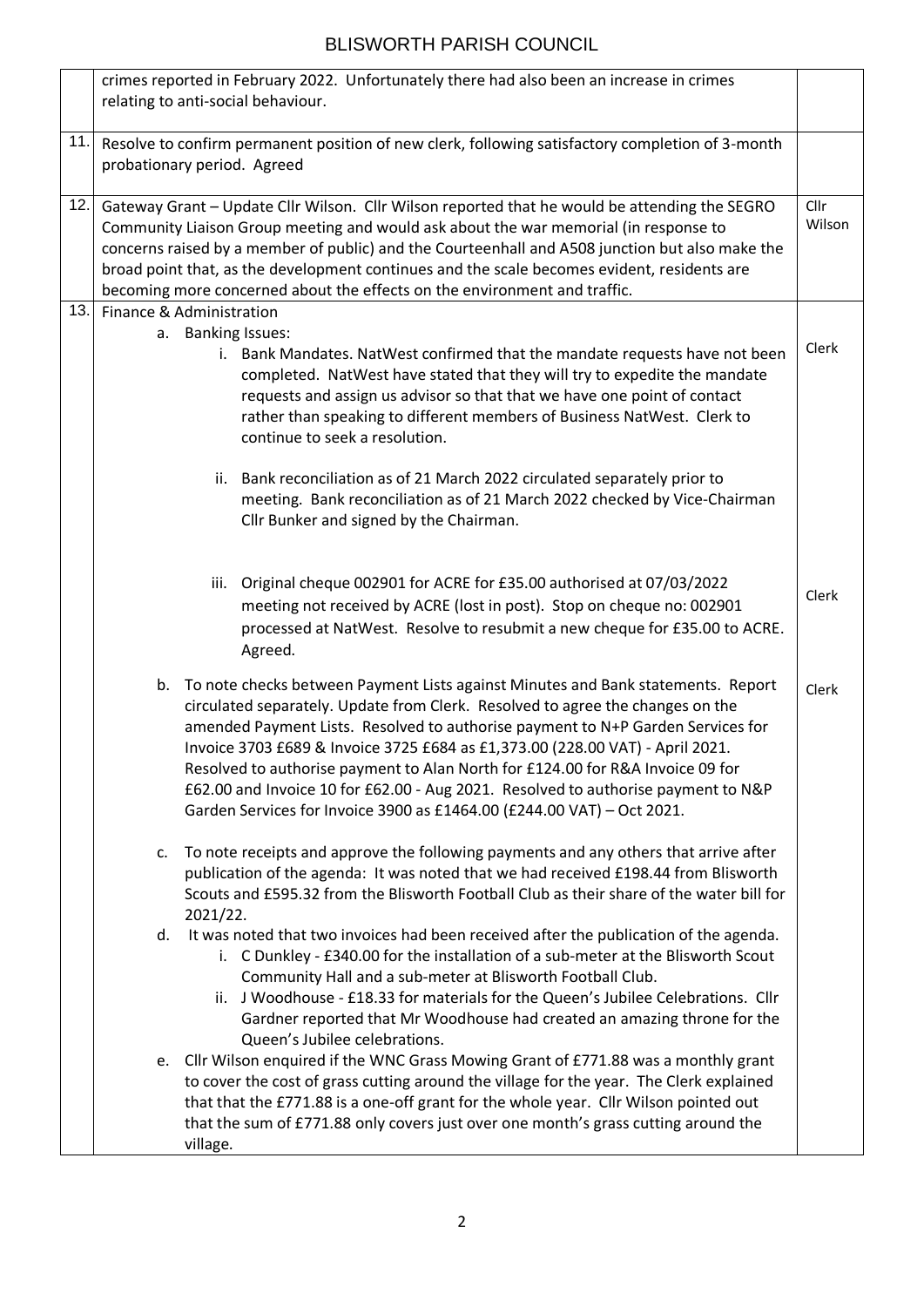| <b>RECEIPTS</b>                                                    |                |                               |                        |  |  |
|--------------------------------------------------------------------|----------------|-------------------------------|------------------------|--|--|
| Date                                                               | Payee          | <b>Detail</b>                 | <b>Amount</b>          |  |  |
| 28/02/2022                                                         | <b>NatWest</b> | Interest                      | $£0.15*$               |  |  |
|                                                                    |                |                               | *BR Account            |  |  |
| 25/02/2022                                                         | <b>NatWest</b> | <b>WNC Grass Mowing Grant</b> | £771.88                |  |  |
| 21/03/2022                                                         | <b>NatWest</b> | Scouts - Water bill           | £198.44*               |  |  |
| 23/03/2022                                                         | <b>NatWest</b> | Football club - Water bill    | £595.32*               |  |  |
|                                                                    |                |                               | <b>Current Account</b> |  |  |
| * Indicates payments received after the publication of the agenda. |                |                               |                        |  |  |

| <b>PAYMENTS</b> |                                             |                                                                                                                  |        |                                                          |            |                                                 |
|-----------------|---------------------------------------------|------------------------------------------------------------------------------------------------------------------|--------|----------------------------------------------------------|------------|-------------------------------------------------|
| Invoice         | <b>PAYEE</b>                                | <b>PURPOSE</b>                                                                                                   | CHQ/DD | <b>Total</b><br>Amount<br><b>Including</b><br><b>VAT</b> | <b>VAT</b> | <b>Amount</b><br><b>Excluding</b><br><b>VAT</b> |
| 6993            | Barbara Osborne<br><b>Business Services</b> | Payroll Services Jan 2022 -<br>Mar 2022                                                                          | Chq    | 67.50                                                    | 0.00       | 67.50                                           |
|                 | <b>G Greaves - HMRC</b>                     | <b>National Insurance</b><br>contributions for G Greaves<br>as part of November salary                           | Chq    | 37.58                                                    | 0.00       | 37.58                                           |
|                 | A Billing - Salary                          | Clerk's Salary March 2022 &<br>back pay due to backdated<br>pay rise                                             | Chq    | 758.72                                                   | 0.00       | 758.72                                          |
|                 | A Billing - Expenses                        | Clerk's Expenses<br>$(01 \t03 \t2022 - 29 \t03$<br>2022)                                                         | Chq    | 35.52                                                    | 0.67       | 34.85                                           |
|                 | G Greaves - Salary                          | G Greaves - Back pay due to<br>backdated pay rise                                                                | Chq    | 85.68                                                    | 0.00       | 85.68                                           |
|                 | <b>HMRC</b>                                 | <b>G Greaves backdated PAYE</b><br>£21.20 & Employer NI<br>contributions for A Billing<br>£3.00                  | Chq    | 24.20                                                    | 0.00       | 24.20                                           |
| 22/23/NJS003    | <b>ACRE</b>                                 | Annual Subs 01/04/2022 to<br>31/03/2023                                                                          | Chq    | 35.00                                                    | 0.00       | 35.00                                           |
| 4026 & 4031     | N&P Garden<br><b>Services</b>               | <b>Grass Cut including Eastfield</b><br>Park - w/c 14.03.22 £744 &<br>w/c 28.03.22 £738                          | Chq    | 1482.00                                                  | 247.00     | 1235.00                                         |
|                 | <b>IONOS</b>                                | <b>Website Fee</b>                                                                                               | DD     | 10.80                                                    | 1.80       | 9.00                                            |
|                 | <b>SSE</b>                                  | <b>Electricity Supply</b>                                                                                        | DD     | 96.97                                                    | 4.61       | 92.36                                           |
|                 | Waves                                       | <b>Water Supply</b>                                                                                              | DD     | 88.00                                                    | 0.00       | 88.00                                           |
|                 |                                             |                                                                                                                  |        | 2721.97                                                  | 254.08     | 2467.89                                         |
|                 | C Dunkley*                                  | Install sub meters at the<br><b>Blisworth Scout Hut and</b><br><b>Blisworth Football club</b><br>Queen's Jubilee | Chq    | 340.00                                                   | 0.00       | 340.00                                          |
|                 | John Woodhouse*                             | Celebrations: Receipts for<br>the wood, filler, glue and<br>paint for the throne                                 | Chq    | 18.33                                                    | 0.00       | 18.33                                           |
|                 |                                             |                                                                                                                  |        | 3080.30                                                  | 254.08     | 2826.22                                         |
|                 |                                             | * Indicates invoices received after the publication of the agenda.                                               |        |                                                          |            |                                                 |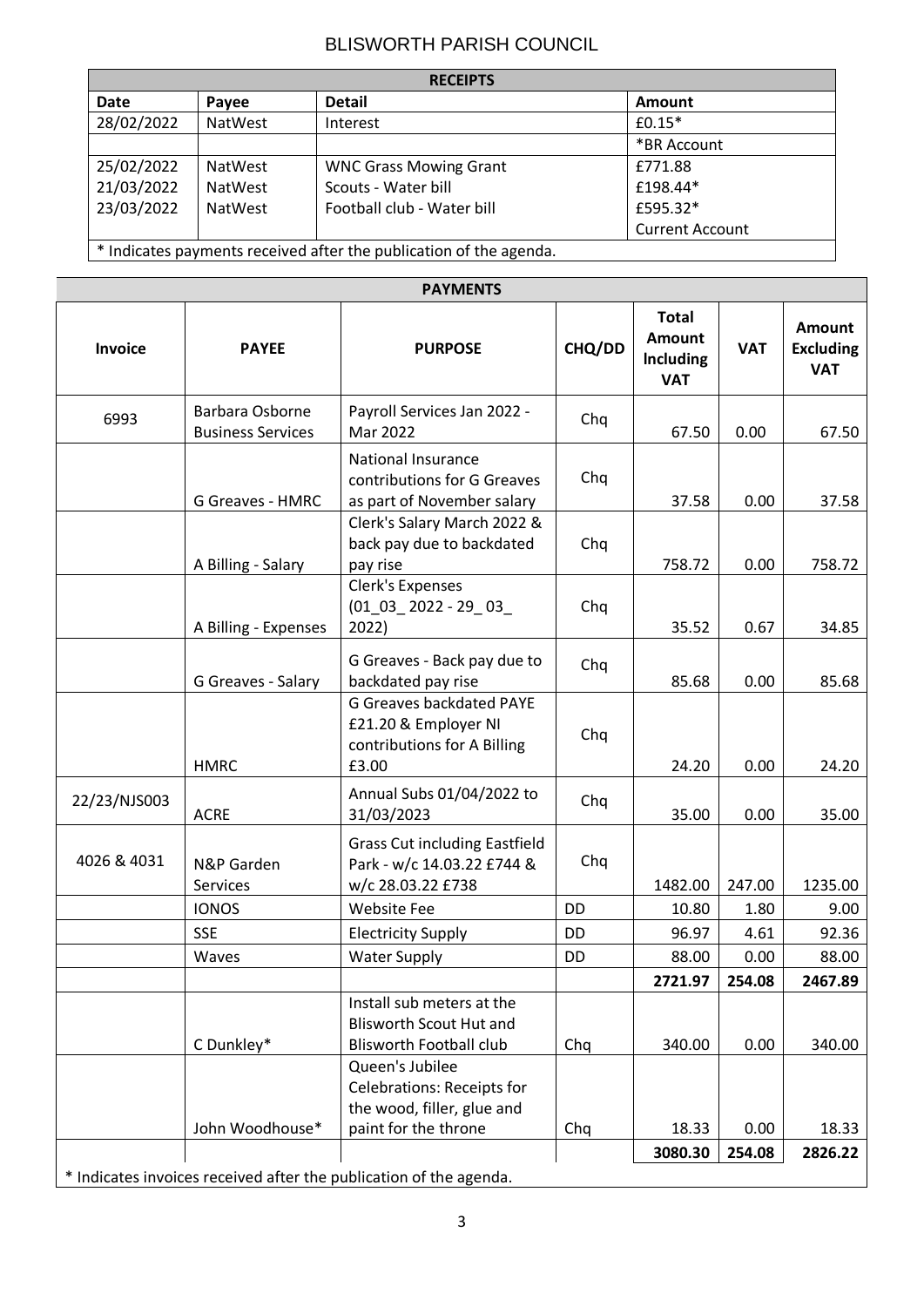All the policies in Agenda Points 14 – 20 had been circulated ahead of the meeting. The Chairman noted that the policies listed had been viewed and discussed ahead of the meeting. The Chairman asked if there was anything anyone would like to add. Cllr Wilson responded that they had all viewed and discussed the suggested amendments. Resolved to adopt all the polices listed in Agenda Points 14 – 20.

| 14. | Resolved to re-adopt BPC Standing Orders.                                                                                                                                                                                                                                                                                                                                                                  | Resolve to re-adopt BPC Standing Orders Review date: April 2022.       |  |                         |  |  |
|-----|------------------------------------------------------------------------------------------------------------------------------------------------------------------------------------------------------------------------------------------------------------------------------------------------------------------------------------------------------------------------------------------------------------|------------------------------------------------------------------------|--|-------------------------|--|--|
| 15. | Resolved to re-adopt BPC Financial Regulations.                                                                                                                                                                                                                                                                                                                                                            | Resolve to re-adopt BPC Financial Regulations Review date: April 2022. |  |                         |  |  |
| 16. | Resolved to re-adopt BPC Complaints Procedure.                                                                                                                                                                                                                                                                                                                                                             | Resolve to re-adopt BPC Complaints Procedure (last reviewed 2013).     |  |                         |  |  |
| 17. | Resolved to re-adopt BPC Data Protection Policy.                                                                                                                                                                                                                                                                                                                                                           | Resolve to re-adopt BPC Data Protection Policy (last reviewed 2018).   |  |                         |  |  |
| 18. | Resolve to adopt BPC GDPR Data Map 2022.<br>Resolved to adopt BPC GDPR Data Map 2022.                                                                                                                                                                                                                                                                                                                      |                                                                        |  |                         |  |  |
| 19. | Resolve to adopt the Assets Register 2022.<br>Resolved to adopt the Assets Register 2022.                                                                                                                                                                                                                                                                                                                  |                                                                        |  |                         |  |  |
| 20. | Resolve to adopt the amended Freedom of Information Policy 2022.<br>Resolved to adopt the amended Freedom of Information Policy 2022.                                                                                                                                                                                                                                                                      |                                                                        |  |                         |  |  |
| 21. | Consider the quotes for new signage at Eastfield Park. Clerk to update.<br>Resolved to accept the quote by AG Sign & Display for £85 + VAT including delivery and installation<br>and to purchase two signs for the Eastfield Play Area, Blisworth.<br>Clerk to investigate quotes for removal of all current signage, Cllr Wilson will check measurement<br>between posts.<br>Clerk to order new signage. |                                                                        |  | Cllr<br>Wilson<br>Clerk |  |  |
|     | 22. Planning & Development.                                                                                                                                                                                                                                                                                                                                                                                |                                                                        |  |                         |  |  |
|     | <b>Application &amp;</b><br><b>Date Comments Due</b>                                                                                                                                                                                                                                                                                                                                                       | <b>Location</b>                                                        |  | <b>Description</b>      |  |  |

| Application &                                                                             | LOCALION                                                                                              | Description                       |       |  |
|-------------------------------------------------------------------------------------------|-------------------------------------------------------------------------------------------------------|-----------------------------------|-------|--|
| <b>Date Comments Due</b>                                                                  |                                                                                                       |                                   |       |  |
| WNS/2022/0546/FUL                                                                         | Ancillary Building Blisworth Arm,                                                                     | Proposed change of use of storage |       |  |
|                                                                                           | Blisworth, Northamptonshire.                                                                          | building to holiday let           |       |  |
| Comments due date:                                                                        |                                                                                                       |                                   |       |  |
| 14/04/2022                                                                                |                                                                                                       |                                   |       |  |
|                                                                                           | WNS/2022/0546/FUL Resolved to alert Planning Applications Department at West Northants Council of     |                                   |       |  |
|                                                                                           | concerns with regard to the current lack of available parking in the immediate area and that a new    |                                   |       |  |
|                                                                                           | residential property will not alleviate the issue. Approach road is narrow with many parked vehicles. |                                   |       |  |
|                                                                                           |                                                                                                       |                                   |       |  |
|                                                                                           |                                                                                                       |                                   |       |  |
| 23.<br>Village Maintenance & Open Spaces:                                                 |                                                                                                       |                                   |       |  |
| Cemetery Wall repairs: Update from Cllr Billing. Chairman Billing discussed the two<br>a. |                                                                                                       |                                   |       |  |
| quotes received for repairs to the hole in the closed cemetery wall. Further quotes       |                                                                                                       |                                   |       |  |
| were sought by the Clerk but despite reminders from the Clerk, the companies have         |                                                                                                       |                                   |       |  |
| not responded with a quote. The Chairman noted that he had asked the contractors          |                                                                                                       |                                   |       |  |
|                                                                                           | to repoint the small crack in the wall by the large gates (as suggested by the report                 |                                   |       |  |
|                                                                                           | submitted by Blackwell Structural Consultants Ltd) so that any future movement of the                 |                                   | Clerk |  |
|                                                                                           | wall could be easily monitored through the year. Cllr Hawkins reported that a resident                |                                   |       |  |
|                                                                                           |                                                                                                       |                                   |       |  |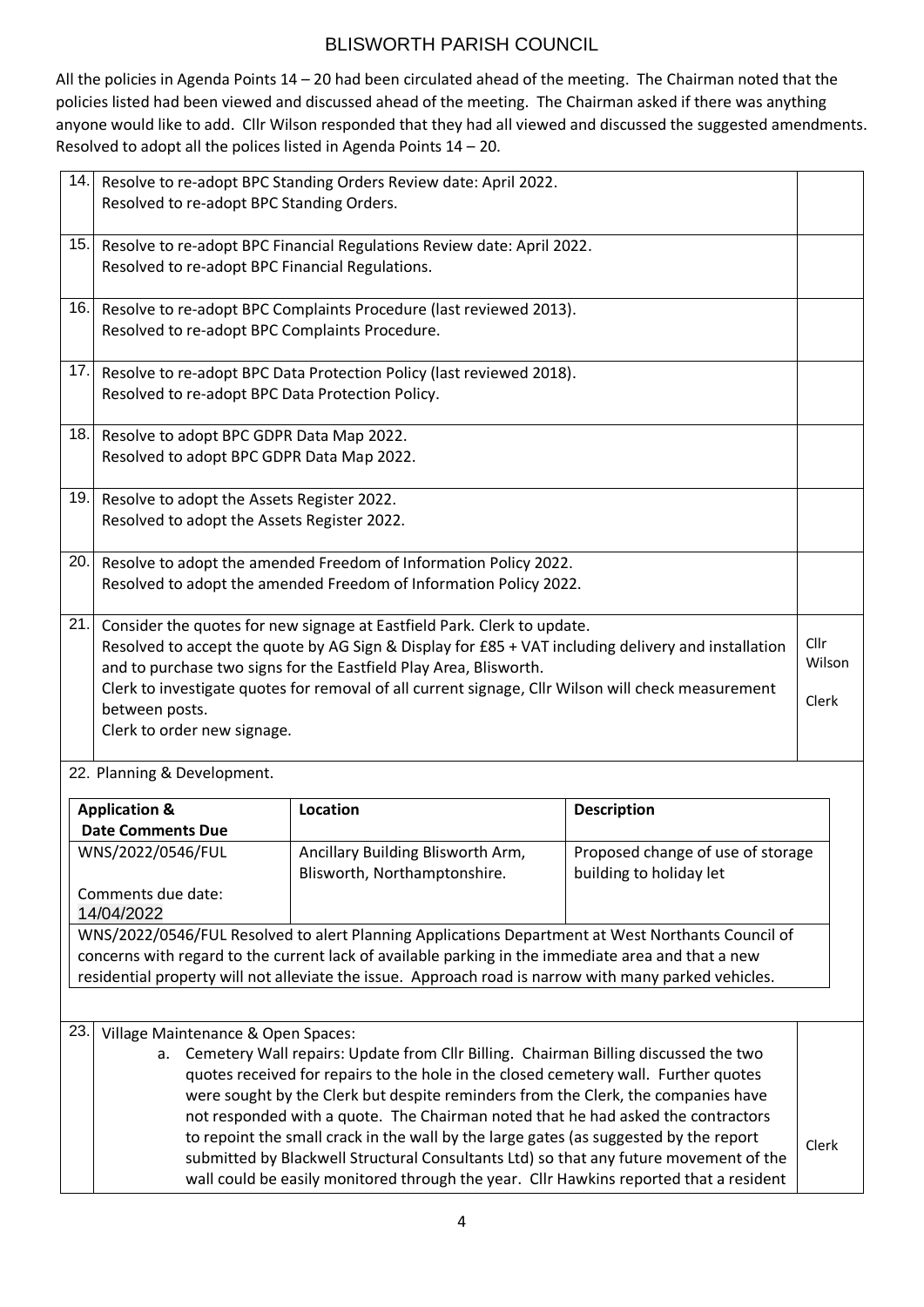|     | had begun to cut branches hanging over their property from the trees in the closed<br>cemetery. Cllr Wilson asked if the trees in question were protected trees but it was<br>confirmed that only the lime trees along the High Street edge of the closed cemetery<br>are in a conservation area. It was resolved to proceed with the repairs to the<br>cemetery wall and resolved to proceed with the quote for £520.00. Clerk to process<br>purchase order for works.                                                                                                                                                                                                                                                                                                                                                                                                                                                                                                                                                                                                                                                                                                                         | Clerk                        |
|-----|-------------------------------------------------------------------------------------------------------------------------------------------------------------------------------------------------------------------------------------------------------------------------------------------------------------------------------------------------------------------------------------------------------------------------------------------------------------------------------------------------------------------------------------------------------------------------------------------------------------------------------------------------------------------------------------------------------------------------------------------------------------------------------------------------------------------------------------------------------------------------------------------------------------------------------------------------------------------------------------------------------------------------------------------------------------------------------------------------------------------------------------------------------------------------------------------------|------------------------------|
|     | b. Play area: Monthly safety inspection report: Update circulated ahead of the meeting.<br>Cllr Wilson reported that that there are many clumps of cut grass that has not been<br>collected and removed by the specified box cutter during the March cuts (first cut of<br>the season with long grass). Clerk to contact contractor.                                                                                                                                                                                                                                                                                                                                                                                                                                                                                                                                                                                                                                                                                                                                                                                                                                                            | Clerk                        |
|     | Defibrillator: Confirmation of satisfactory checks and any issues. Update from Cllr<br>c.<br>Read. Cllr Read confirmed that checks had been caried out with no concerns to report.                                                                                                                                                                                                                                                                                                                                                                                                                                                                                                                                                                                                                                                                                                                                                                                                                                                                                                                                                                                                              |                              |
|     | d. Allotments & Closed cemetery: Quarterly confirmation from Cllr Billing that Risk<br>Assessments have been carried out/are being adhered to. Update from Cllr Billing.<br>Chairman Billing reported that the risk assessments will be distributed and discussed<br>with allotment holders in May with the collection of the allotment rents. Cllr Hawkins<br>reported that the school, with the help of parents, had made great headway with the<br>Blisworth School allotment.                                                                                                                                                                                                                                                                                                                                                                                                                                                                                                                                                                                                                                                                                                               | Chairm<br>an<br>and<br>Clerk |
| 24. | Queen's Jubilee Update:                                                                                                                                                                                                                                                                                                                                                                                                                                                                                                                                                                                                                                                                                                                                                                                                                                                                                                                                                                                                                                                                                                                                                                         |                              |
|     | a. Proposal for commemorative tree and a plaque. Update from Clerk. Resolve to<br>approve: (i) the purchase of a tree or other commemorative item (ii) agree the position                                                                                                                                                                                                                                                                                                                                                                                                                                                                                                                                                                                                                                                                                                                                                                                                                                                                                                                                                                                                                       | Cllr<br>Gardne<br>r          |
|     | in the village of the tree/commemorative item.<br>Members of the public asked if the Council had considered planting a Silver Birch as this<br>species of tree absorbs high levels of harmful pollution in nearby homes compared to<br>other tree species. However it was noted that this species can grow very tall and its roots<br>can become problematic. It was therefore resolved to purchase a cherry tree. Cllr<br>Gardner proposed a location for the tree in the village. The Clerk and Cllr Gardner to check<br>the location so that the Clerk can initiate searches for underground utilities in the area and<br>request permission from WNC. It was also resolved to seek quotes for an iron cage to<br>protect the tree and to proceed with the order of a plaque from the RBLI once permission<br>for the tree had been granted by WNC. Cllr Read suggested that there should be a<br>ceremony to unveil the plaque. The Chairman asked if the volunteers attached to the<br>Events Working Group would like to unveil the plaque in recognition for all their hard work<br>in arranging the Queen's Jubilee Celebrations for the residents.                                     | Clerk                        |
|     | b. Events Working Group Update (i) Details of planned activity/recommendations. (ii) Risk<br>Assessments, Health & Safety and Insurance requirements. (iii) Financial plan. Report<br>circulated ahead of the meeting.<br>The report was discussed at the meeting and the lead volunteer of the Event Working<br>Group thanked key volunteers for their ideas, enthusiasm and support. First Aid Support<br>has been booked for the event. The Events Working Group will seek proof of public<br>liability for all outside agencies as part of the ongoing risk assessments. Clerk to check<br>with the Council's insurance company to ensure that all volunteers involved with the event<br>are included in the Council's public liability. It was resolved to review the budget for the<br>Events Working Group at the May meeting. The Chairman thanked the volunteers of the<br>Events Working Group for all their hard work.<br>WNC cannot provide an invoice for the Temporary Events Licence (£21.00); payments are<br>online only, via credit card payments. It was resolved the Clerk would pay for the<br>Temporary Events Licence (£21.00) and submit the receipt for reimbursement. | Clerk                        |